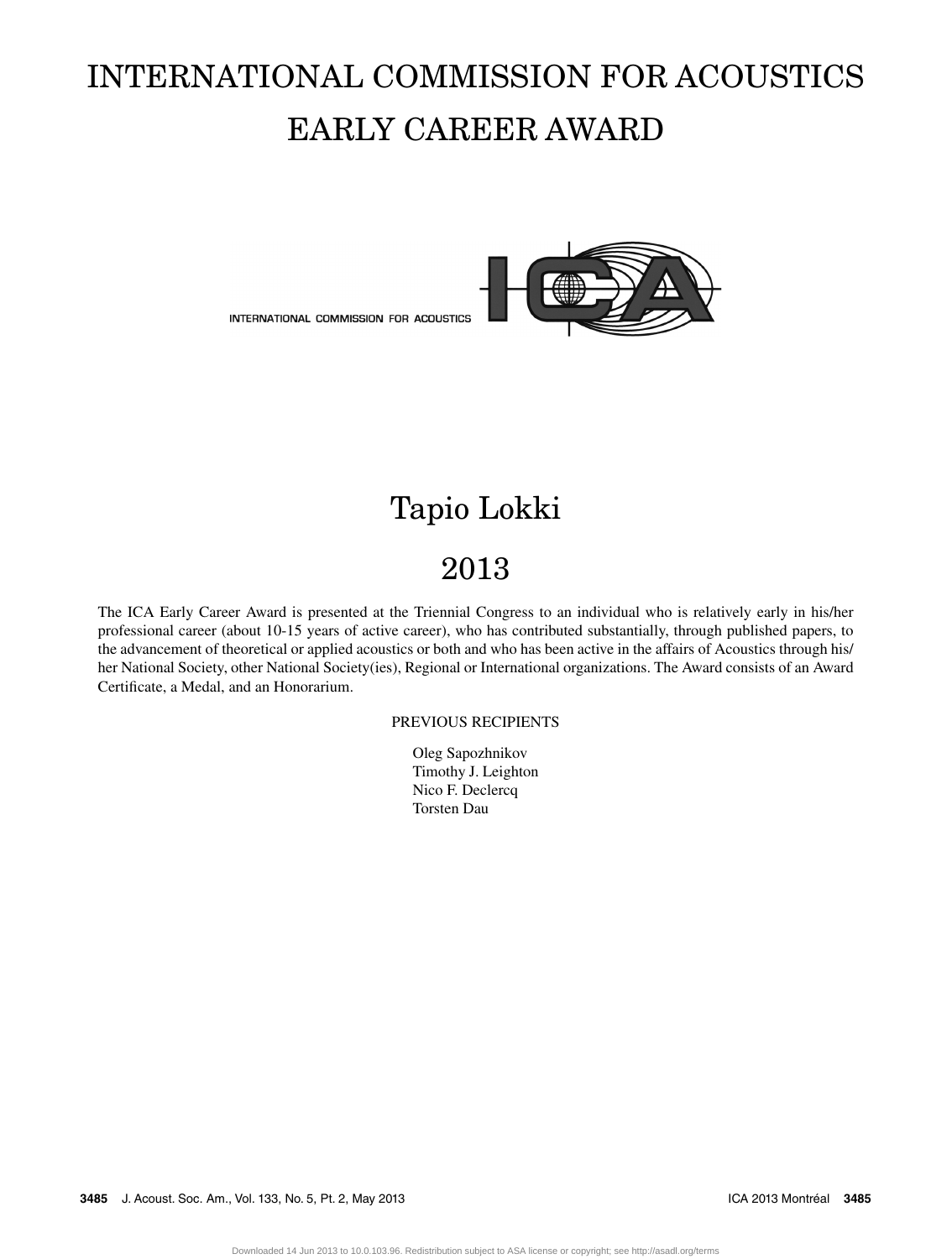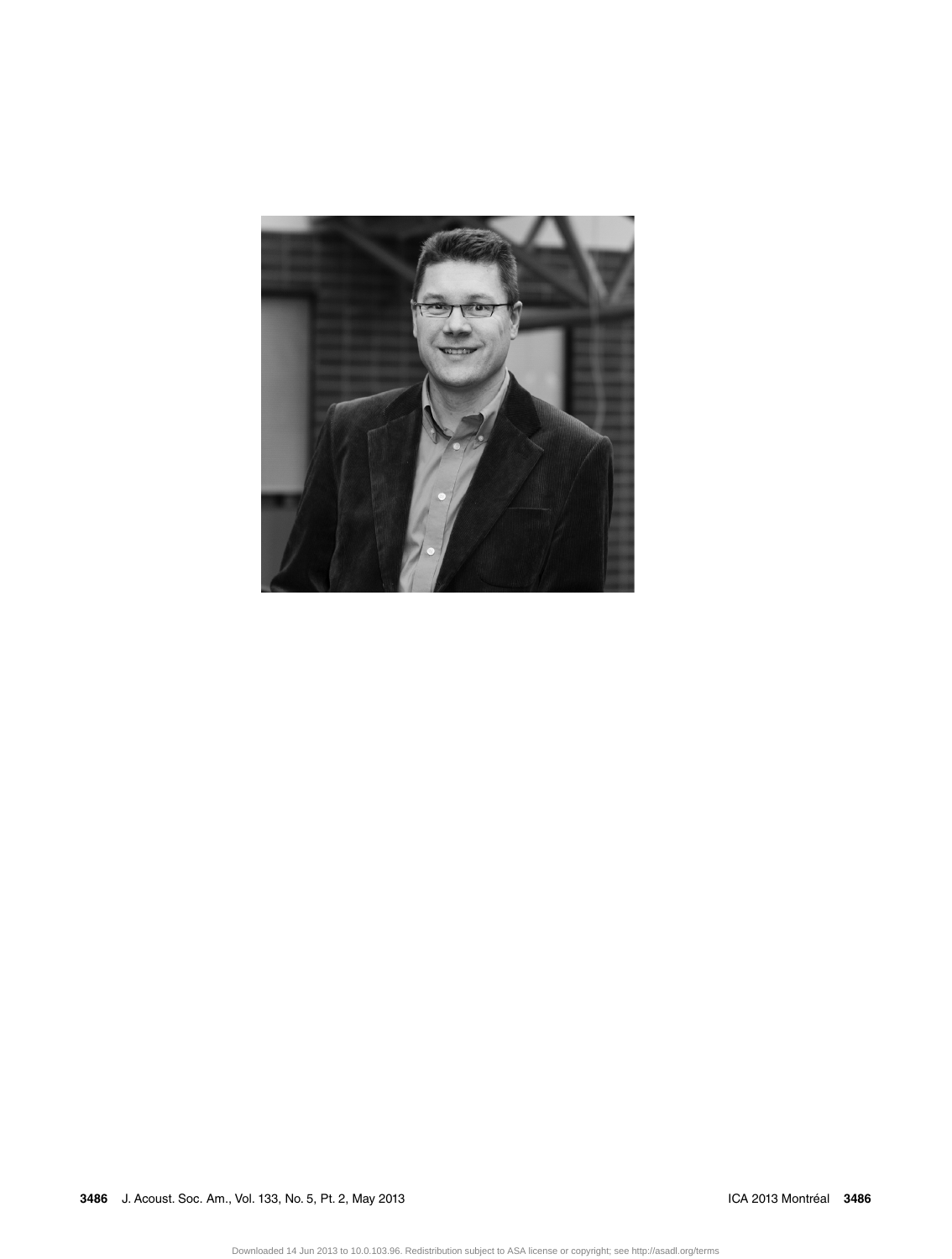#### **CITATION FOR TAPIO LOKKI**

*. . . for contributions to room acoustics, particularly for novel subjective and objective assessment methods of concert halls.*

#### **5 JUNE 2013 • MONTRÉAL, CANADA**

Tapio Lokki was born in Helsinki, Finland, in 1971. He studied at the Helsinki University of Technology (TKK), the most respected technical university in Finland, and obtained an MSc. (Tech.) in Electrical Engineering in 1997, and a DSc. (Tech.) in Computer Science in 2002. Tapio began his research career in room acoustic modeling and auralization. His doctoral thesis was titled "Physically based Auralization – Design, Implementation, and Evaluation" which concentrated on how physically-based room acoustic simulation could be made so accurate that a human listener could not distinguish it from a recording. Acoustic quality evaluation had a central role in the thesis, and it already paved the way for his future research on assessment of concert halls.

After receiving his PhD, Tapio worked for five years as a lecturing researcher at TKK. He taught virtual reality, and conducted research on virtual auditory environments. In 2007 he was granted an Academy Research Fellow position by the Academy of Finland that enabled him to concentrate purely on research again. A real break-through in Tapio's career took place in 2008, when he received a Starting Grant of the European Research Council (ERC), the most prestigious funding agency in Europe. It was the first ever ERC grant in the area of acoustics despite a success rate below 3% over all areas of research. Since then Tapio has led a research team to pursue a complete understanding of concert hall acoustics. The field has been investigated for over 100 years, but still there are secrets that wait to be revealed. To foster this research even further, Aalto University appointed Tapio to a tenured associate professor position in 2012. Since 2007 Tapio has been an extremely productive researcher, and he has authored or co-authored 26 journal articles including 9 articles in the *Journal of the Acoustical Society of America*. In total, he has published over 35 journal articles and over 100 conference papers.

For the past few years Tapio has concentrated on subjective and objective evaluation of concert halls. This has resulted in several highly significant results in the area. First of all, Tapio invented the loudspeaker orchestra in which the loudspeakers on a stage simulate a symphony orchestra. These are used to measure the spatial impulse responses at various positions in the audience area. By convolving the measured responses with anechoic recordings of musical instruments, it is possible to listen to a full orchestra in a laboratory environment and move between different seats or even between different halls instantaneously. This approach has enabled subjective assessment of concert halls in a way that has not been possible before. It is a stunning experience to listen to a Bruckner's symphony in Amsterdam Concertgebouw, jump to a corresponding seat in Berliner Philharmonie, and then enjoy the rest in Vienna Musikvereinsaal. To derive as much information as possible from the listening tests, Tapio has introduced the sensory evaluation methodology for subjective assessment of acoustics. This approach originated in the food and wine industry, but Tapio has proven that it is a perfect fit for concert halls as well.

Tapio's main results in objective concert hall evaluation are based on novel techniques to analyze spatial impulse responses ranging from new signal processing techniques to clever visualizations of the responses. Tapio's ultimate goal in this area is to develop new objective measures that have a strong correlation to the subjective preference, a factor that is mostly lacking in the traditional room acoustic attributes. The results so far show remarkable progress in the area, and the analysis is able to capture issues that have previously gone unnoticed. In addition, the novel visualizations are intuitive and easy to communicate not only to acousticians but to concert goers as well. Tapio is often seen on Finnish television or interviewed on the radio as an acoustics expert. He was awarded with the Academy of Finland Award for the social impact of his work in 2011.

One of the main events for Tapio last year was leading a scientific expedition to concert halls across central Europe. Tapio and his team toured around Europe rock-band style.